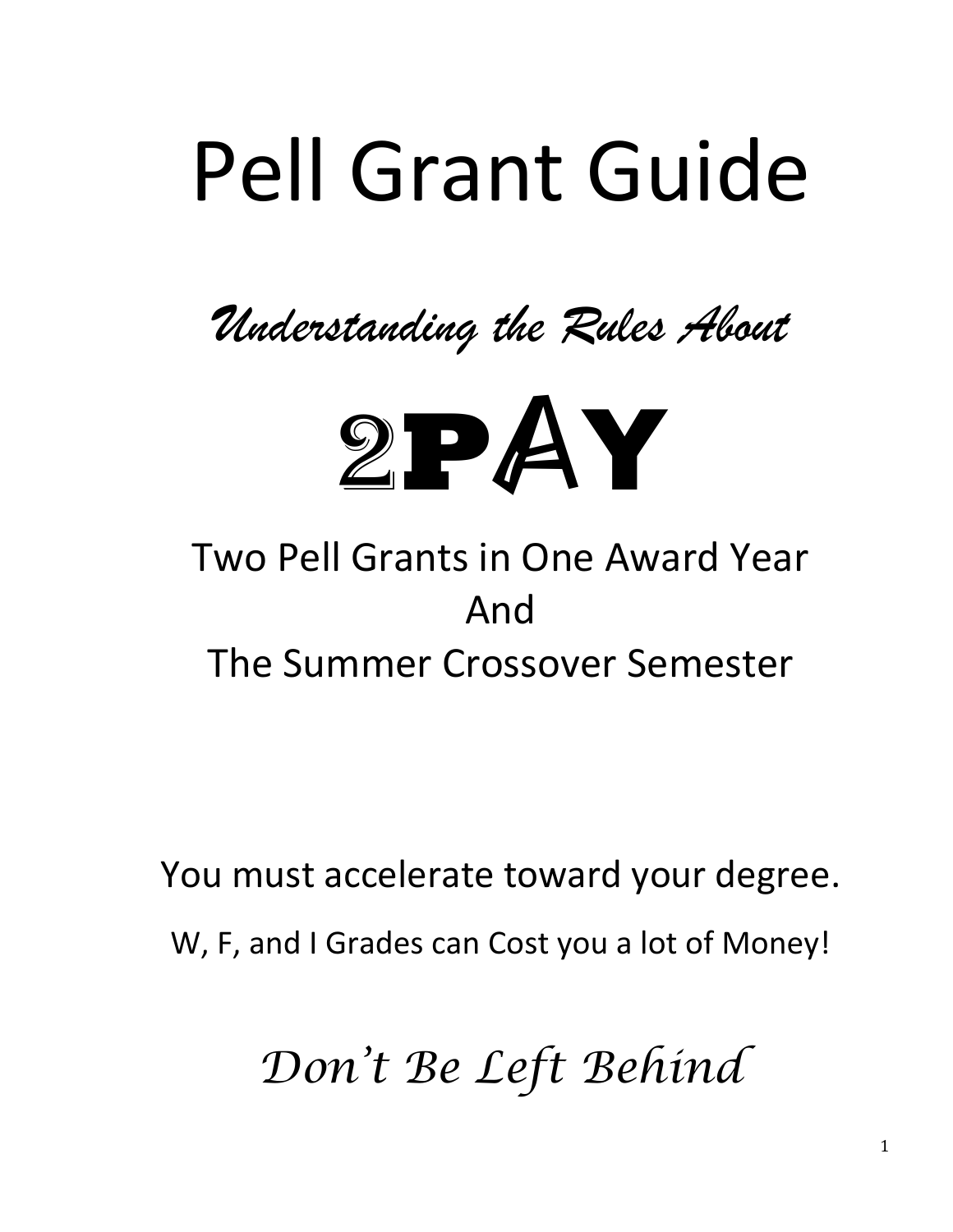#### **What is a Pell Grant?**

The Federal Pell Grant Program provides need-based grants to low income undergraduate students who have not yet earned a bachelor's or professional degree to promote access to postsecondary education. You may use your Pell Grant at Valencia Community College.

Grant amounts are dependent on:

- Your expected family contribution (EFC)
- Your cost of attendance (as determined by your school)
- Your enrollment status (full-time or part-time)
- Whether you attend for a full academic year or less

In order to apply for a Pell Grant you must fill out a Free Application for Federal Student Aid (FAFSA). To learn more about applying for financial aid and the Pell Grant visit [www.fafsa.gov.](http://www.fafsa.gov/) 

#### **NEW! Two Pell Grants in One Award Year**

You can now receive two Pell Grant awards within one award year, if you meet certain criteria. The purpose of implementing the Two Pell Grants in One Award Year option is to give you the opportunity to accelerate your progress towards your degree by giving you access to Pell Grant Funding each semester you attend college. This will also include summer term (see "Summer Crossover Term" section for specifics).

#### **1) The first scheduled Pell Grant award**

This is the amount initially provided. During the 2010-2011 academic year, the maximum amount initially provided is \$5,550. You can be enrolled in any enrollment status to be eligible for funding from the first scheduled Pell Grant award, depending on your EFC.

#### **If you use your entire first scheduled Pell Grant award you may be eligible to get funding from a second scheduled award.**

#### **2) The second scheduled Pell Grant award**

This is an additional amount you can receive based on your ability to successfully complete more than 24 credit hours in an award year.

#### **Award Amounts:**

You can review your estimated annual award amount, based on your EFC and enrollment status using our Pell [Grant Calculator.](http://www.valenciacc.edu/fa) Your EFC can be found on your Student Aid Report (SAR) at www.fafsa.gov.

#### **How to Qualify for the Second Pell Grant**

You must:

- Have already used your entire first scheduled Pell Grant award.
- Be eligible to earn **greater than** 24 credit hours (25+) in the 2010-2011 award year.
- Be taking at least 6 credit hours in the term you receive the second scheduled Pell Grant award.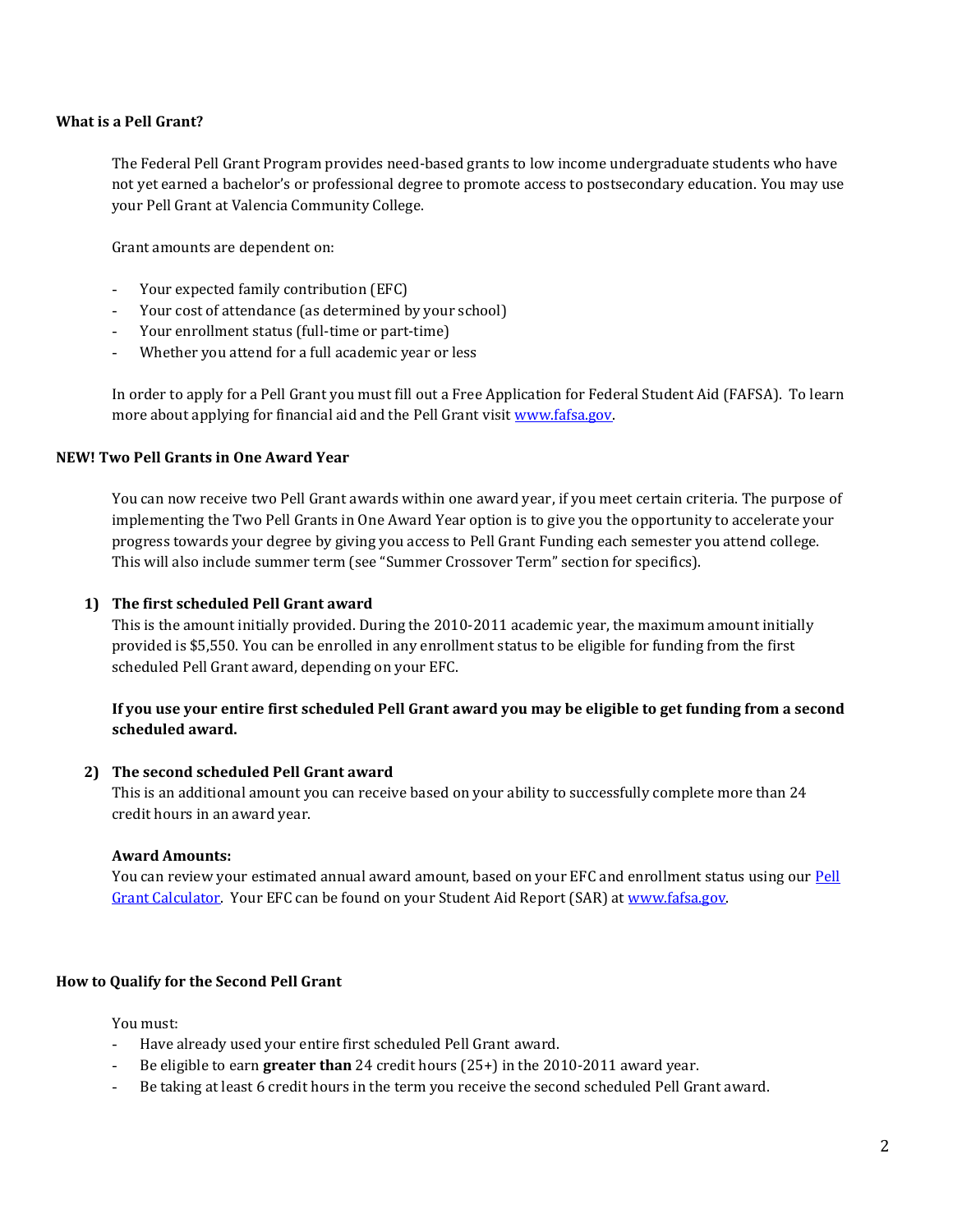#### **Why greater than 24 credit hours?**

In order to be eligible for a second Pell Grant award, you must progress to the second year. At Valencia an academic award year is defined as 24 hours. Therefore, the second year begins at 25 credit hours.

Remember, you must accelerate in order to receive two Pell Grants in one academic year. Withdrawing from classes could cost you a lot of money.

*Important Note:* The summer term is called a "crossover term." You may be awarded either a second scheduled Pell grant award from the current award year or a first scheduled Pell grant award from the upcoming award year, whichever gives you the most money. It is important to know which award you are receiving to understand the credits you need to complete for acceleration. To learn more about the summer crossover term read the section later in this publication on the summer crossover term. You must have a completed FAFSA and verification for each award year for this to apply. (See "Summer Crossover Term" below for details.)

#### **Transfer Students**

If you transfer from one college to another, the new college will take into consideration your credits attempted and the Pell Grant award received at your prior college.

#### **EXAMPLES OF AWARD AMOUNTS RECEIVED**

#### **Example A:**

# **100% of first award, 50% of second – over 3 terms**

|                    | Fall           | <b>Spring</b>     | <b>Summer</b>            | Total                      |
|--------------------|----------------|-------------------|--------------------------|----------------------------|
| <b>Credits</b>     |                |                   |                          |                            |
| registered &       | 12 Credits     | 12 Credits        | 12 Credits               | 36 Credits                 |
| successfully       |                |                   |                          |                            |
| completed          |                |                   |                          |                            |
| % of Pell          |                |                   |                          |                            |
| <b>Grant award</b> | 50% from $1st$ | $50\%$ from $1st$ | 50% from 2 <sup>nd</sup> | 100% from $1st$            |
| payment            | Award          | Award             | Award                    | Award & 50%                |
|                    |                |                   |                          | from 2 <sup>nd</sup> Award |

#### **Why?**

The 24 hours earned in fall and spring, plus the 12 hours in summer add up to 36. Therefore, the student met the 25+ credit hour requirement to be eligible for the 2nd Pell Grant award.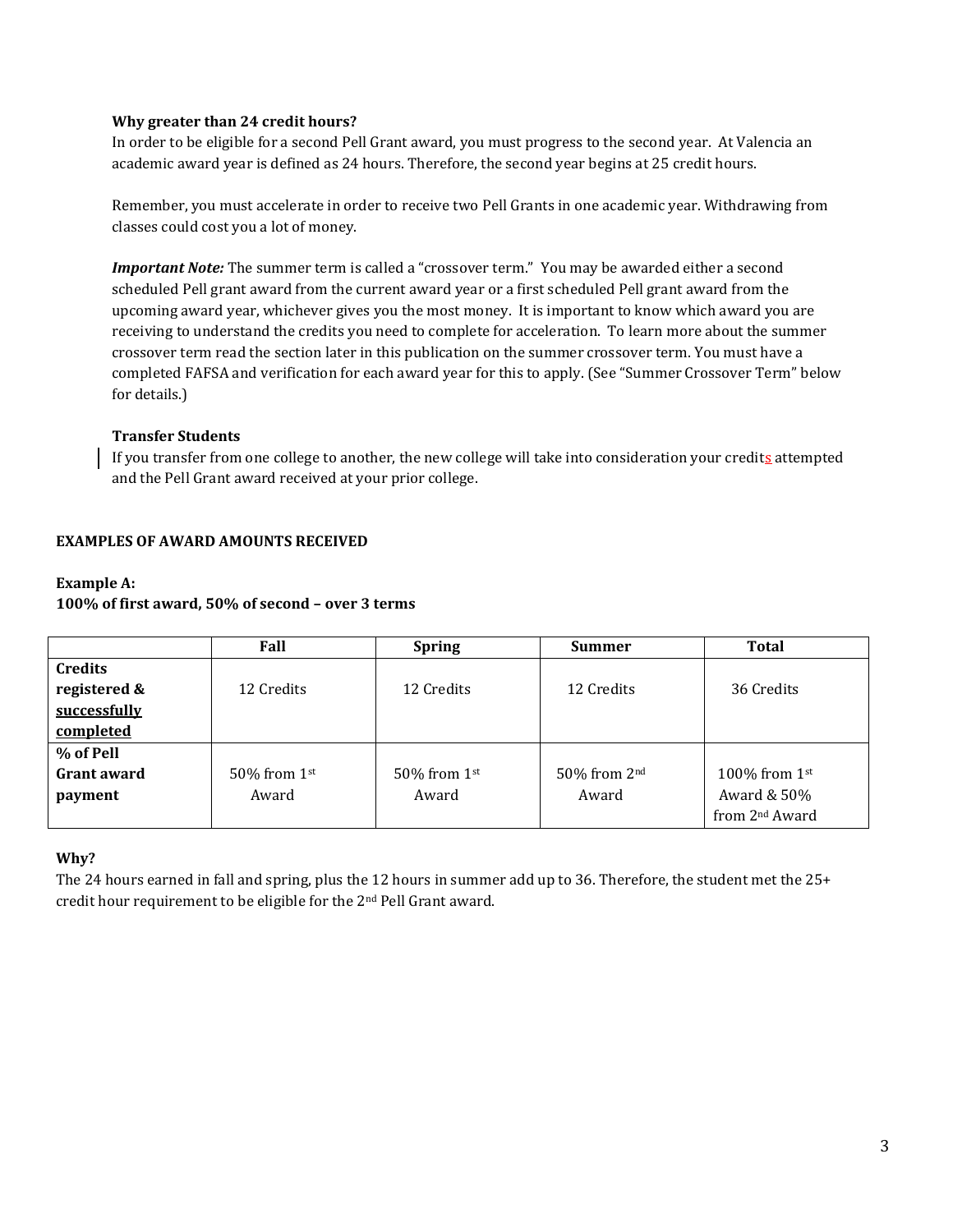# **Example B: 100% of first award, 100% of second – over 4 terms**

|                    | 1st Summer            | Fall                  | Spring                | 2 <sup>nd</sup> Summer | Total                |
|--------------------|-----------------------|-----------------------|-----------------------|------------------------|----------------------|
| <b>Credits</b>     |                       |                       |                       |                        |                      |
| registered &       | 12 Credits            | 12 Credits            | 12 Credits            | 12 Credits             | 48                   |
| successfully       |                       |                       |                       |                        | Credits              |
| completed          |                       |                       |                       |                        |                      |
| % of Pell          |                       |                       |                       |                        |                      |
| <b>Grant award</b> | 50% from              | 50% from              | 50% from              | 50% from               | 100%                 |
| payment            | 1 <sup>st</sup> Award | 1 <sup>st</sup> Award | 2 <sup>nd</sup> Award | 2 <sup>nd</sup> Award  | from $1st$           |
|                    |                       |                       |                       |                        | Award &              |
|                    |                       |                       |                       |                        | 100%                 |
|                    |                       |                       |                       |                        | from 2 <sup>nd</sup> |
|                    |                       |                       |                       |                        | Award                |

# **Why?**

This student was able to maximize their Pell Grant awards by taking a full load of courses for all four terms (including summers). The student used up the 1<sup>st</sup> Pell Grant on the first summer and fall terms, totaling 24 credits. Because they then took 12 more credits in spring, they became eligible for the 2<sup>nd</sup> Pell Grant. They used the entire 2<sup>nd</sup> Pell Grant by taking a full load in spring and the second summer.

# **Example C:**

# **100% of first award, ineligible for second award – over 3 terms**

|                     | Fall              | <b>Spring</b>     | <b>Summer</b> | <b>Total</b> |
|---------------------|-------------------|-------------------|---------------|--------------|
| Credit              |                   |                   |               |              |
| <b>Registered</b>   | 12 Credits        | 12 Credits        | 6 Credits     | 30 Credits   |
|                     |                   |                   |               |              |
| <b>Successfully</b> |                   |                   |               |              |
| Completed           | 6 Credits         | 9 Credits         | 6 Credits     | 21 Credits   |
|                     |                   |                   |               |              |
| % of Pell           |                   |                   |               |              |
| <b>Grant award</b>  | $50\%$ from $1st$ | $50\%$ from $1st$ | Not Eligible  | 100% of 1st  |
| payment             | Award             | Award             |               | Award        |

# **Why?**

The reason this student is not eligible for the 2<sup>nd</sup> Pell Grant is because the hours earned in fall and spring plus the hours registered in summer do not add up to 25+ credit hours. It only adds up to 21 credit hours. The student would have had to register for at least 10 credit hours in the summer in order to have qualified for the  $2<sup>nd</sup>$  Pell Grant.

NOTE: If you received your first scheduled award and want to determine if you are going to receive your second award, add up the hours. Completed hours in the terms you received your first scheduled award plus the registered hours in the next term must be equal to 25 credit hours or more.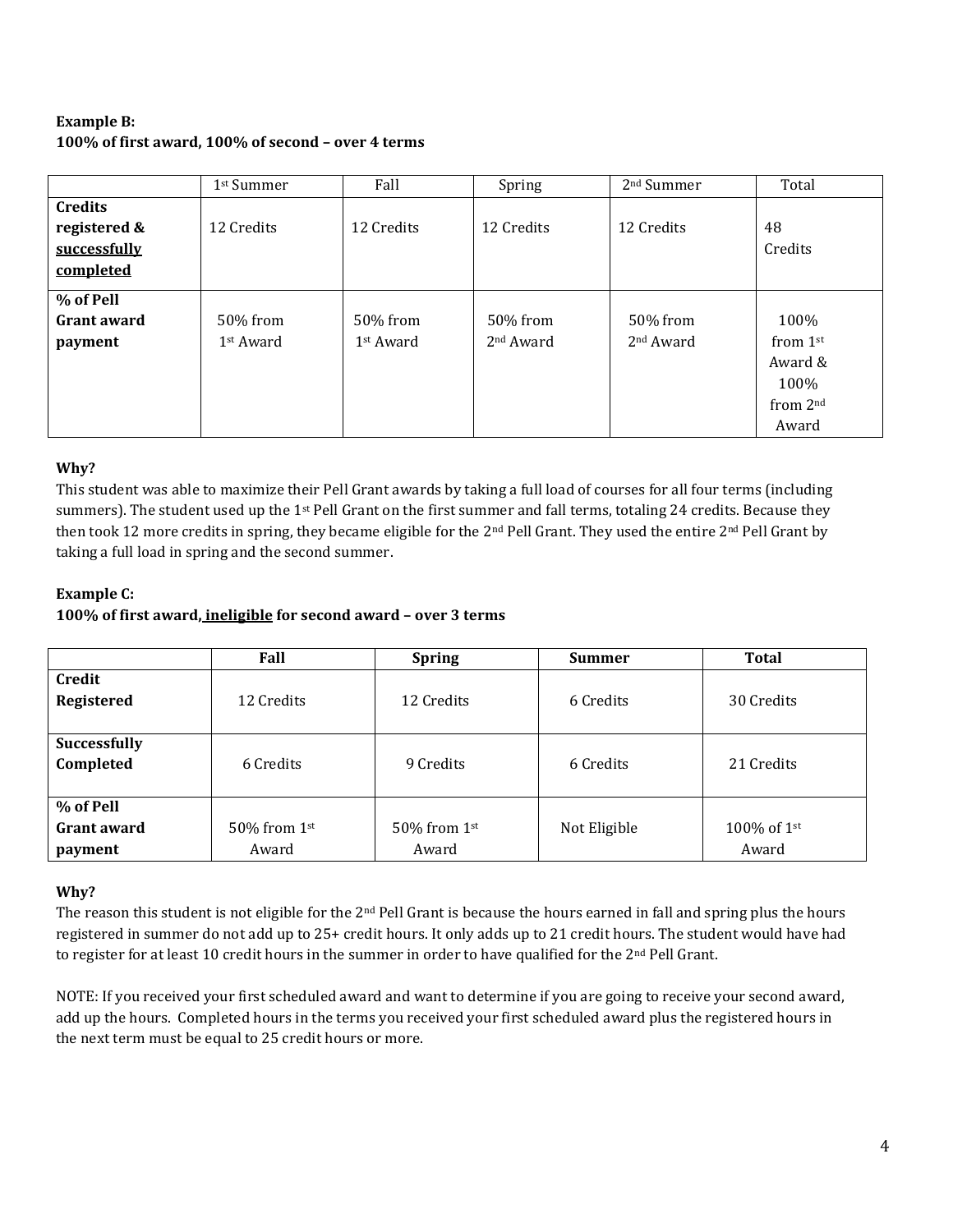# **Example D: 100% of first award, ineligible for second award – over 4 terms**

|                       | 1 <sup>st</sup> Summer | Fall                  | Spring       | 2 <sup>nd</sup> Summer | Total    |
|-----------------------|------------------------|-----------------------|--------------|------------------------|----------|
| Credits<br>Registered | 12 Credits             | 12 Credits            | 12 Credits   | 6 Credits              | 42       |
|                       |                        |                       |              |                        |          |
| Successfully          | 6 Credits              | 6 Credits             | 6 Credits    | <b>NA</b>              | $18 +$   |
| Completed             |                        |                       |              |                        |          |
| % of Pell             | 50% from               | 50% from              | Not Eligible | Not Eligible           | 100%     |
| Grant                 | 1 <sup>st</sup> Award  | 1 <sup>st</sup> Award |              |                        | of $1st$ |
| Award                 |                        |                       |              |                        | Award    |
| Payment               |                        |                       |              |                        |          |

### **Why?**

In the spring term, the student is ineligible to receive the 2<sup>nd</sup> Pell Grant because they did not meet the 25+ credit hour requirement. They completed 12 credit hours in the first summer and fall terms and are attempting 12 credits in the spring. This totals 24 hours – just short of the 25+ credit hour requirement.

In the second summer term, the student is again ineligible to receive the 2<sup>nd</sup> Pell Grant. They only completed 18 credit hours between the first summer, fall and spring terms, and are attempting 6 credit hours in the second summer. This totals 24 hours – just short of the 25+ credit hour requirement.

However, in the second summer term the student may be eligible for a  $1<sup>st</sup>$  Pell Grant award from the upcoming academic year providing they are otherwise eligible (they have a completed file for the year, FAFSA and verification complete and are making satisfactory academic progress).

# **SUMMER CROSSOVER TERM**

# *A crossover term is defined as a term which crosses over July 1st. If a college combines mini-terms in the summer the entire term is considered a crossover term.*

We encourage students to complete the FAFSA early in 2011 for the 2011-2012 year to maximize your funding for summer. You will be paid a Pell Grant from the year giving you the higher funding. You can complete the FAFSA as early as January 1<sup>st</sup> for the upcoming fall semester (August).

For the summer of 2011, Valencia will consider the term to be a crossover payment period and will pay Pell out of the 2010-2011 or 2011-2012, which ever award year provides the student with the most Pell eligibility. Students must have a completed FAFSA and verification, if required, for the year used to determine Pell eligibility.

If you are awarded a 2nd Pell Grant award from the 2010-2011 academic year and you complete a FAFSA for the 2011- 2012 academic year; you will receive the higher of the two awards. We would cancel your 2010-2011 award and fund you out of the 2011-2012 year if it is higher.